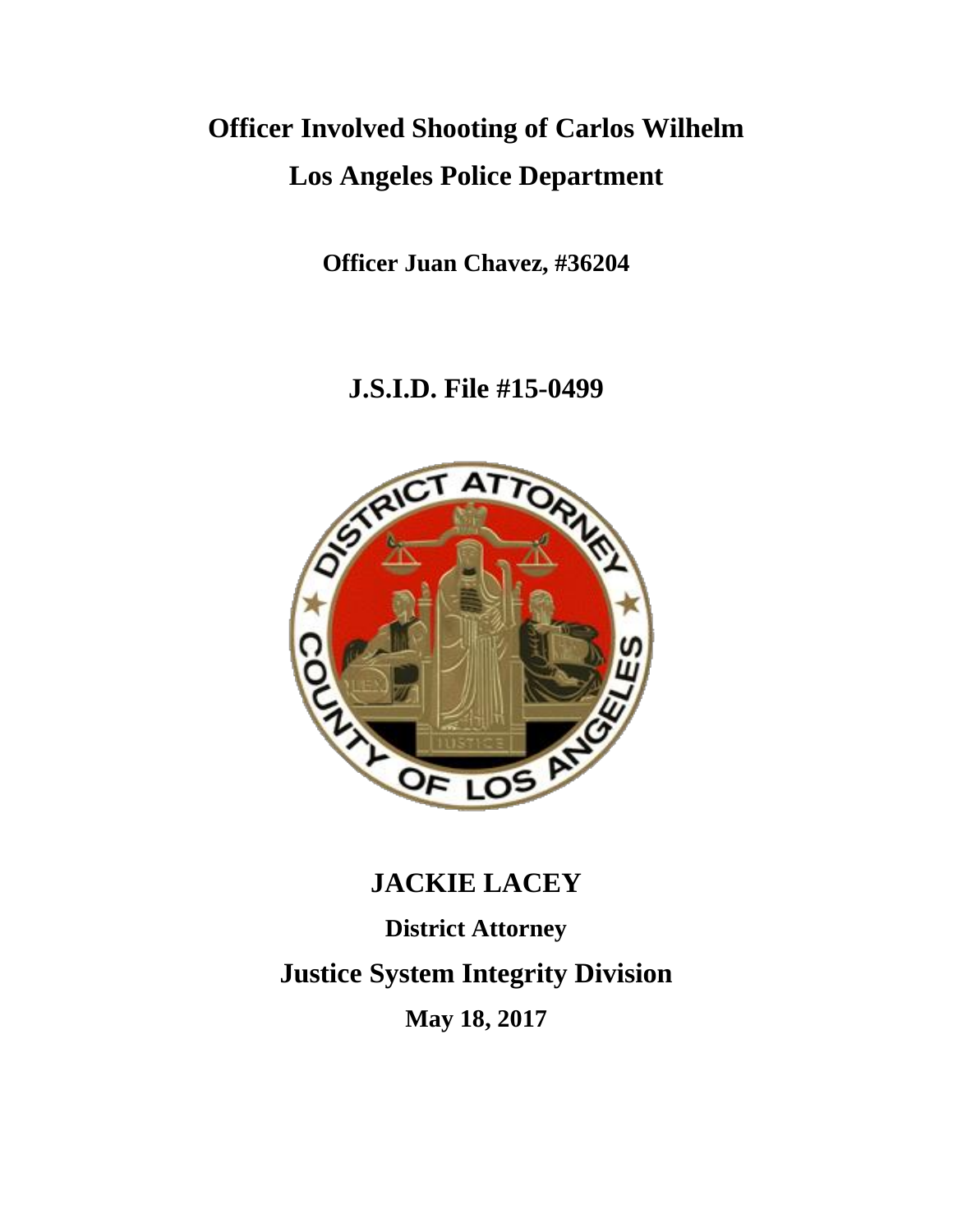#### **MEMORANDUM**

| TO:             | <b>COMMANDER ROBERT A. LOPEZ</b>                   |
|-----------------|----------------------------------------------------|
|                 | Los Angeles Police Department                      |
|                 | Force Investigation Division                       |
|                 | 100 W. First Street, Suite 431                     |
|                 | Los Angeles, California 90012                      |
| FROM:           | <b>JUSTICE SYSTEM INTEGRITY DIVISION</b>           |
|                 | Los Angeles County District Attorney's Office      |
| <b>SUBJECT:</b> | <b>Officer Involved Shooting of Carlos Wilhelm</b> |
|                 | J.S.I.D. File #15-0499                             |
|                 | L.A.P.D. File $#F082-15$                           |
| DATE:           | May 18, 2017                                       |

The Justice System Integrity Division of the Los Angeles County District Attorney's Office has completed its review of the September 16, 2015, fatal shooting of Carlos Wilhelm by Los Angeles Police Department (LAPD) Officer Juan Chavez. We have concluded that Officer Chavez acted lawfully in self-defense and defense of others.

The District Attorney's Command Center was notified of the shooting at 1:24 p.m. on September 16, 2015. The District Attorney Response Team responded to the location. They were given a briefing regarding the circumstances surrounding the shooting and a walk-through of the scene.

The following analysis is based on investigative reports, firearms analysis reports, photographic evidence and witness statements submitted to this office by LAPD Force Investigation Division (FID) Detective Peter Stone. The compelled statements of all officers, including Officer Chavez, were considered in this analysis.

#### **FACTUAL ANALYSIS**

On Wednesday, September 16, 2015, Carlos Wilhelm was in his residence at Willimet Street where he lived with his grandparents  $(J \cap M)$  and  $M \cap G$  ), and his aunt, L  $G$  .  $J$ had taken legal measures to evict Wilhelm from the home and on this morning had placed an eviction notice on the outside of Wilhelm's bedroom door. At approximately 12:15 p.m., while Wilhelm was still in his bedroom,  $J_{\text{I}}$ , L and R

<sup>&</sup>lt;sup>1</sup> The residence is a one-story single-family residence located on the south side of Willimet Street, between La Clede Avenue and Alger Street, in the City of Los Angeles. The front door of the home faces north, and there is a side door that opens to a platform with steps leading out to the driveway on the west side of the home. A second home is located on the rear of the property.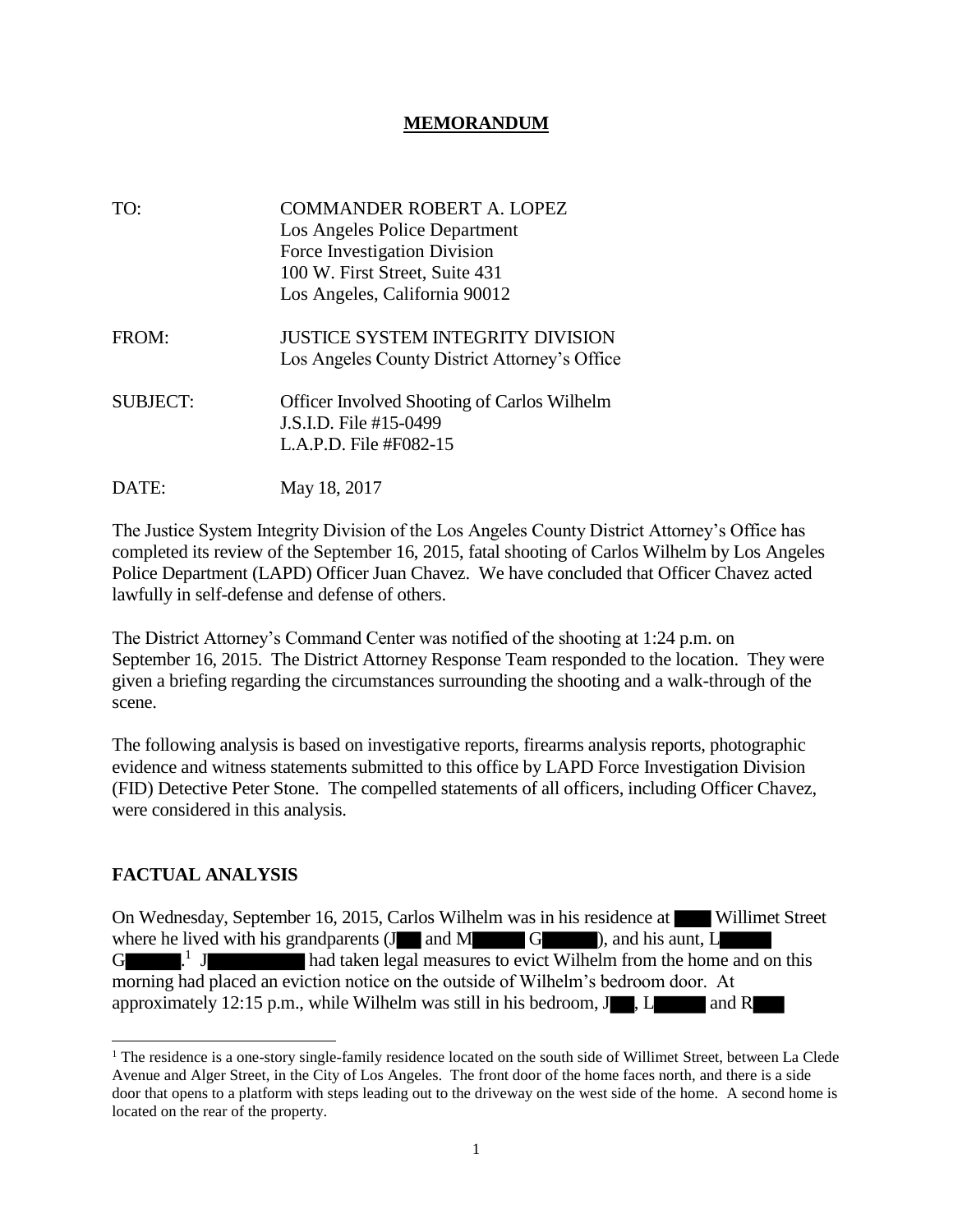G were in the kitchen area of the house having lunch.<sup>2</sup> J and R were sitting at the kitchen table eating, and L was standing close by with her back to the hallway leading to Wilhelm's bedroom.<sup>3</sup> Suddenly,  $J$  and  $R$  heard the sound of Wilhelm's bedroom door open and he apparently went to use the bathroom. Ralph got up from the table to go outside with J behind him. When R stepped outside, he heard a gunshot and J velled, "He shot  $L$ Get out of here!"<sup>4</sup> Both R and J ran across the street and called 9-1-1. Both men continued to watch the house from across the street and observed Wilhelm exit the side door and walk down the driveway holding a rifle.<sup>5</sup> R reported to the dispatcher, "It's not accidental. He's on drugs. He's on crystal meth. He's upset because they want him to move out of the house." Both R and J told the dispatcher that Wilhelm continued to walk around outside in front of the house holding a rifle.

At 12:19 p.m., LAPD Communications Division broadcast to LAPD Northeast units that a shooting had just occurred and one person had been shot. At 12:20 p.m., Wilhelm called 9-1-1 and said, "We need an ambulance! I shot somebody! She's gonna die! This is crazy, just get someone here now!" Wilhelm apparently put down the phone and began yelling, "I need to kill myself! I want to die!" The Emergency Board Operator (EBO) connected the call to fire department personnel, who told Wilhelm to "apply pressure to where your friend was shot. You need to stop the bleeding." Wilhelm continued to yell into the phone that he wanted to die. The EBO repeatedly told Wilhelm to put the weapon away and come outside.

Sergeant Juan Campos broadcast he was en route and requested a Code Robert equipped unit also respond.<sup>6</sup> Officer Jonathan Moyers broadcast that he was Code Robert equipped and would respond.

Air Support Pilot Police Officer Kevin Cook and Tactical Flight Officer James Schwedler arrived over the location in an airship and continuously broadcasted their observations to the units that were arriving at the location. From the airship, they observed Wilhelm walk out of the house with a rifle in his hands, and proceed to the rear area of the house where their view became partially obstructed. Wilhelm would appear in and out of the airship's view, while holding the rifle in his hands. Schwedler used the public address system on the airship and ordered Wilhelm to drop the weapon. Wilhelm did not comply and walked to the rear of the house out of sight, under a patio cover. Wilhelm walked in and out of the house while holding the rifle. Wilhelm got back on the phone and yelled, "I want the cops to shoot me. I want to be fucking shot. I shot my fucking aunt, dude!"

Campos, upon hearing the broadcast from the airship, donned his ballistic helmet and retrieved his shotgun from his vehicle. He took a position of cover behind a tree near the southeast corner of La Clede Avenue and Willimet Street. Campos did not have a visual of Wilhelm from his position. Campos broadcast that he needed help and requested two additional Code Robert equipped units

<sup>&</sup>lt;sup>2</sup> R is J 's nephew and had come to the home to help J work on a car.

<sup>&</sup>lt;sup>3</sup> L was deaf and mute, but communicated using sign language and sounds.

 $4 \text{ J}$  referred to L as "L  $\blacksquare$ ."

<sup>5</sup> Wilhelm owned the 30-30 Winchester Model 1894 Ranger lever action repeating rifle.

<sup>&</sup>lt;sup>6</sup> Code Robert is a request for a unit to respond that is equipped with a patrol rifle.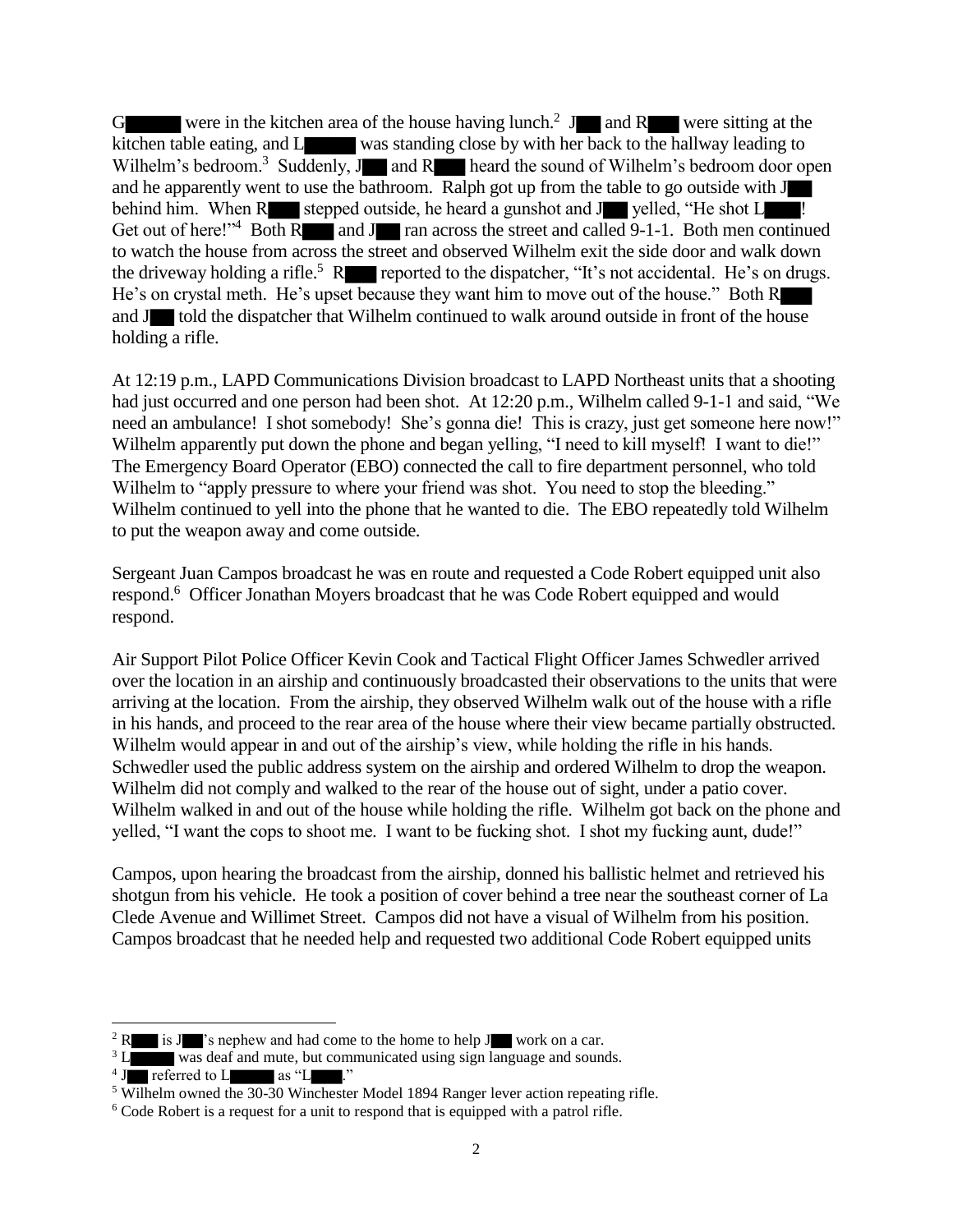respond to the scene. Air Support Officer Cook heard the help call and broadcast a request for Metropolitan Division officers to respond to their location for a possible active shooter.<sup>7</sup>

Northeast Area Parole Compliance Unit (PCU) uniformed Sergeant Alonso Flores, along with PCU uniformed officers Juan Chavez, Daniel Rios and Richard Priest, responded together in a Code Robert equipped unit to La Clede Avenue just north of Willimet Street.<sup>8</sup> Numerous police units from different divisions, including Hollenbeck and Metropolitan Division Special Weapons and Tactics (SWAT) responded to the location, staging to the west of the location at the cross streets of La Clede Avenue and Willimet Street, with other units staging to the east of the location at the cross streets of Alger Street and Willimet Street.

At 12:34 p.m., Northeast Area uniformed Lieutenant John Cook assumed the role of Incident Commander and ordered the establishment of a Command Post at Chevy Chase Drive and La Clede Avenue.<sup>9</sup> The airship established a perimeter and SWAT personnel planned to have patrol rifle equipped officers move into positions to get a visual of Wilhelm's residence. Several officers, including Chavez, donned their department-issued helmets and walked south on La Clede Avenue toward Willimet Street.



Along with other officers, Chavez deployed behind a pickup truck parked at the north curb of Willimet Street, just east of La Clede Avenue. This position provided cover and a view of Wilhelm's house. There was a block wall on the west side of the property partially obscuring the view of the west side of the house; however, the door on the west side of the residence was accessed via a raised porch, which caused the door and porch area to be visible over the wall. Officers could

<sup>8</sup> Officer Chavez was equipped with a Department-approved patrol rifle carried on a two-point tactical sling.

 $\overline{a}$ 

 $^7$  An active shooter is an armed person who has used deadly force on other persons or is inflicting great bodily injury and aggressively continues to do so, while having unrestricted access to additional victims.

<sup>&</sup>lt;sup>9</sup> Chevy Chase Drive is north of, and runs parallel to, Willimet Street.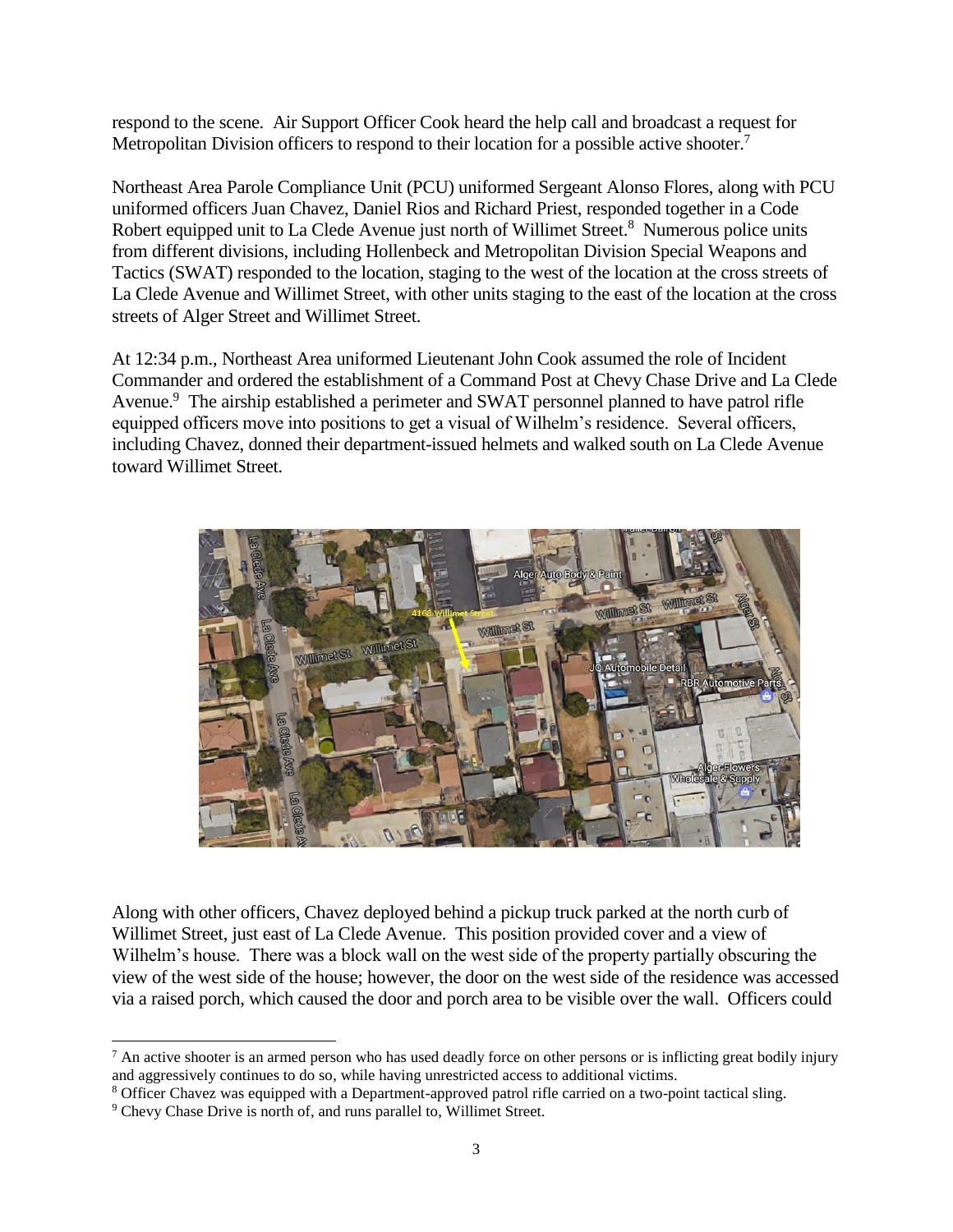see that the west facing door was open. Chavez positioned himself behind the pickup truck's passenger side and rested the patrol rifle across the roof of the truck, pointed southeast toward Wilhelm's residence. Moyers positioned himself to the left of Chavez, behind the truck's passenger side rear wheel, with his rifle pointed southeast toward Wilhelm's residence. Officer Ramon Soria positioned himself on the street in front of the truck, utilizing its engine as cover and its hood as support for his rifle. Soria pointed the muzzle of his rifle in a southeast direction toward Wilhelm's residence. Officers Arturo Avila and Julio Duarte positioned themselves to the north side of the truck and functioned as spotters.



 $\overline{a}$ 



Front view of Willimet Street West-facing side door at Willimet Street

While the officers were staging, Wilhelm, continued to speak to the EBO intermittently, telling the EBO that he wanted the police to shoot him.<sup>10</sup> He said he was in the rear bedroom and that his aunt was unconscious and not breathing. The dispatcher repeatedly told Wilhelm to put the gun down and come out of the house. This information was broadcast to the officers on the ground.

With officers deployed behind the truck, Wilhelm momentarily stood in the threshold of the open, west facing door holding a rifle in his hands. He retreated back inside, out of view from the officers. At this point, several other officers were moving to other positions of cover, but Chavez, Moyers and Soria remained at the truck.

Throughout the incident, the EBO had been attempting to communicate with Wilhelm and convince him to put the gun down and step outside. Wilhelm appeared to have the telephone's "hands free" function on, and when he responded to the EBO, it sounded as though he was yelling from across the room. At 12:40 p.m., Wilhelm yelled, "Where are they? They're down there! I'm gonna come out with the gun towards them. I want them to kill me."<sup>11</sup>

Wilhelm exited the west facing door of the residence while holding a rifle at port arms position with the muzzle pointed up.<sup>12</sup> Wilhelm was standing on top of the elevated porch looking toward the officers who were positioned at the truck, as he waved the muzzle of the rifle from side to side.

<sup>&</sup>lt;sup>10</sup> It is apparent from Wilhelm's voice on the recorded 9-1-1 call that he intermittently put down the phone and walked away from it while still yelling. He walked away from the phone several times and then returned to speak to the EBO.

 $11$  This statement was not broadcast due to the limited time between the statement and the officer involved shooting.

 $12$  Port arms is defined as holding a rifle diagonally across the body with the muzzle pointed up.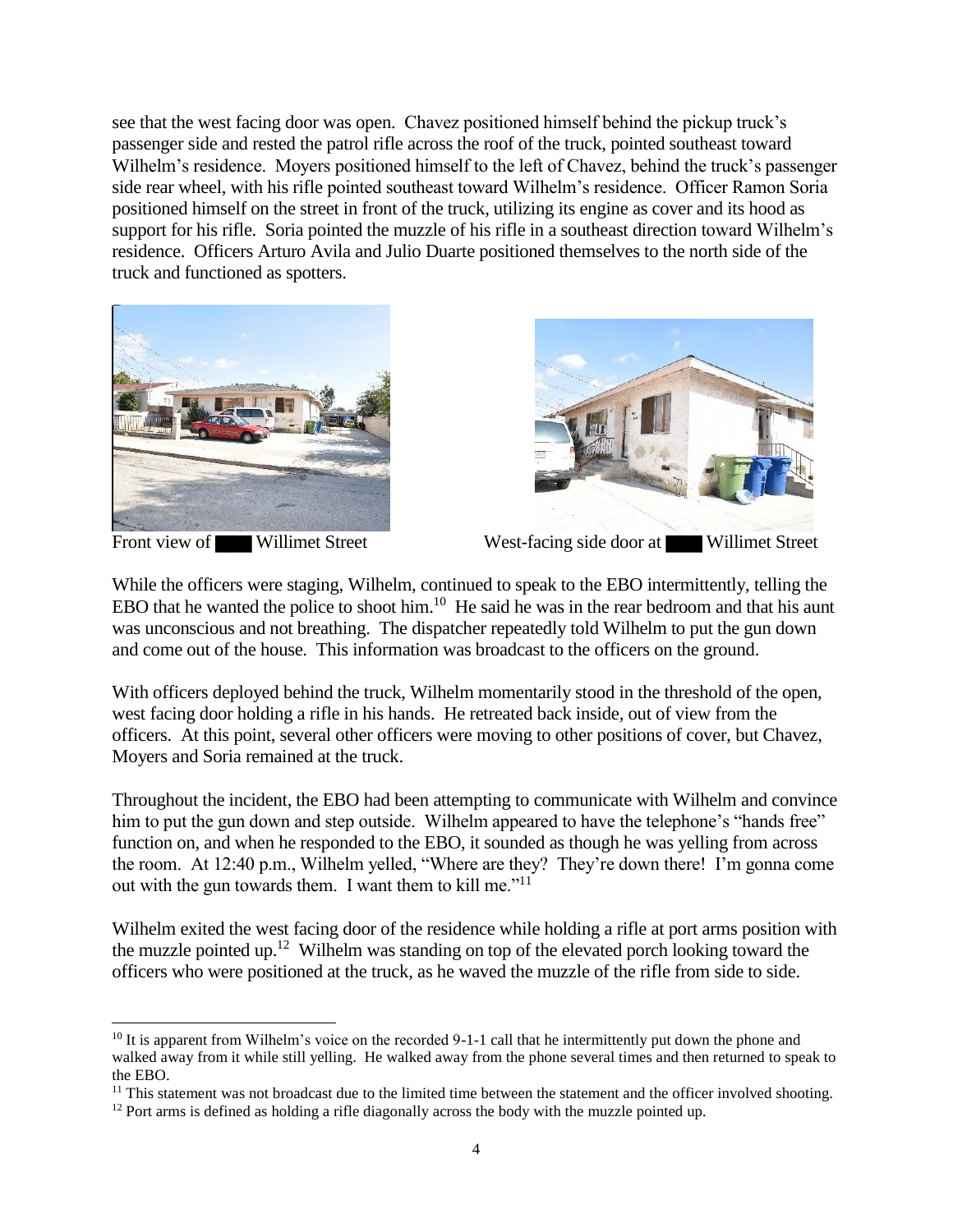Wilhelm lowered the muzzle in their direction.<sup>13</sup> Chavez fired one round from an approximate distance of 174 feet, striking Wilhelm in the torso. Wilhelm dropped down to the raised platform outside of the west facing door.<sup>14</sup>

Campos heard a gunshot but was unsure if it was fired by an officer. He broadcast, "11L50, everybody stand by, we have shots fired." At 12:41 p.m., Schwedler broadcast to the ground units that the suspect was lying down with his arms spread, not moving. He further advised that the rifle was on the ground.



Wilhelm's rifle on south side of steps



Close-up photo of Wilhelm's rifle

Concerned that there could be victims in need of immediate care within the house, Officer Richard Alba formed a contact team into a diamond configuration and designated Moyers as the point

 $\overline{a}$ 

<sup>&</sup>lt;sup>13</sup> Officers Avila, Moyers and Duarte saw Wilhelm exit the west-facing door holding the rifle and waving it from side to side while looking in the direction of the officers, and then lowering it in the direction of the officers immediately preceding the officer involved shooting.

<sup>&</sup>lt;sup>14</sup> Wilhelm can be heard, on the recorded 9-1-1 call, yelling, "They need to shoot me! They need to kill me!" At 12:40:24, Wilhelm can be heard on the recorded 9-1-1 call yelling, "Okay then. . ." followed by a single gunshot.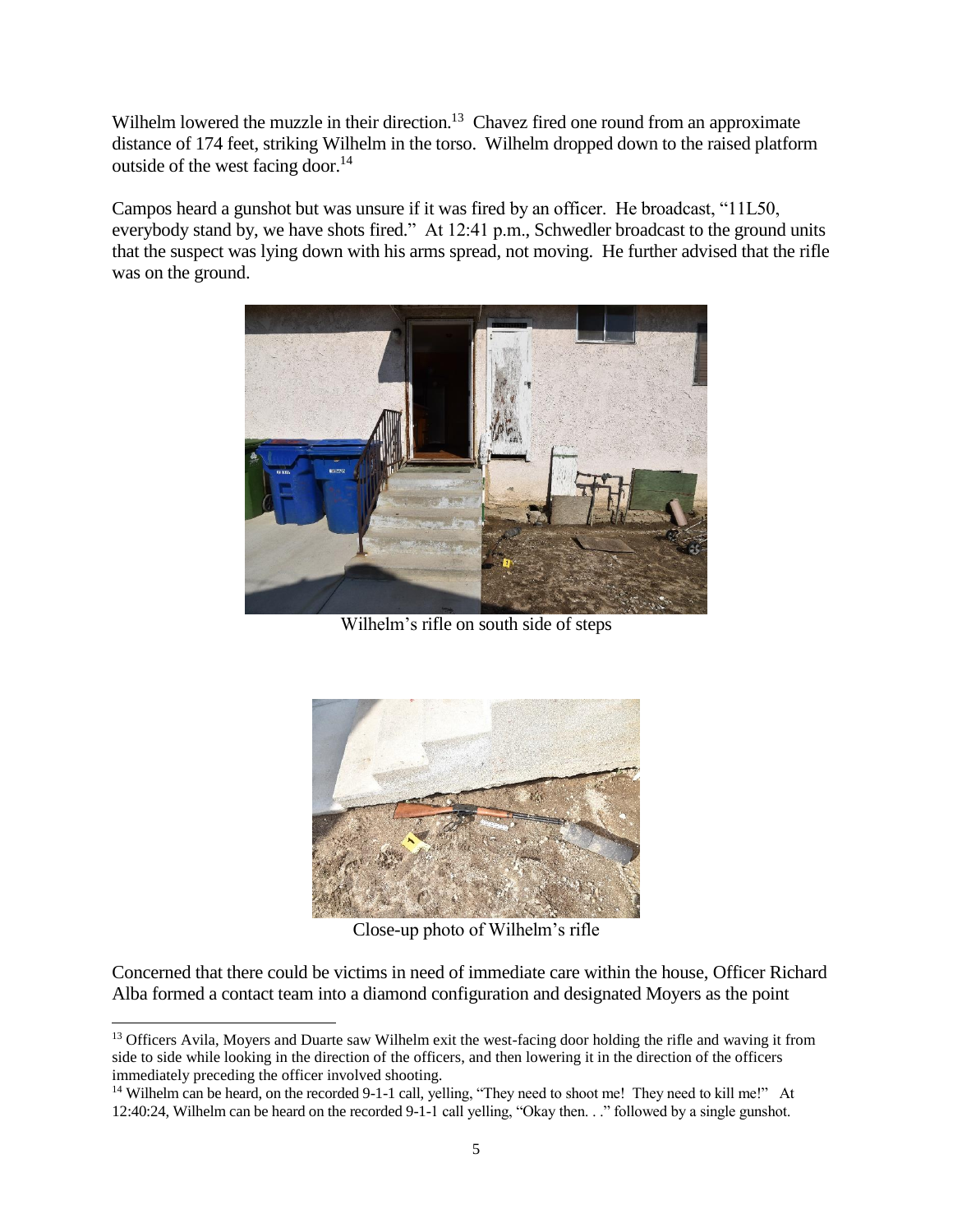position, with Chavez the right flank and himself as the left flank. Duarte was assigned to the trailing position because he was not armed with a rifle. The contact team crossed to the south side of Willimet Street and into the driveway. They saw Wilhelm lying on his back in the threshold of the west facing door. His body was inside with his arms up toward his head. His feet were outside and he was obstructing the doorway into the residence. A rifle was lying in the dirt next to the steps leading down from the doorway. Officers pulled Wilhelm out of the doorway and placed him on the driveway. Duarte and Priest remained with Wilhelm, while Chavez and Moyers continued into the house with the contact team.

Duarte and Priest rolled Wilhelm onto his stomach and handcuffed him. Wilhelm complained that he was having trouble breathing, so the officers rolled him onto his left side and reassured him that medical assistance was coming.

The contact team located L G in the residence and observed she showed no signs of life.<sup>15</sup> They continued to clear the rest of the residence and discovered an expended shell casing, which was later recovered as evidence. They also observed a document entitled, "THIRTY DAY NOTICE TO QUIT PREMISES" on the bed in the southwest bedroom, later determined to be Wilhelm's bedroom.

At 12:44 p.m., Alba broadcast that they had one in custody and to send the rescue ambulance which was staged approximately a block and a half away for safety reasons. LAFD personnel assessed Wilhelm, who appeared to be breathing and not in immediate distress. They then assessed L G inside the residence and attempted to render aid. They were unable to detect signs of life and, at approximately 12:45 p.m., determined her to be dead.

Wilhelm was treated at the scene for a gunshot wound to the torso and transported by ambulance to Los Angeles County University of Southern California Medical Center. At approximately 5:46 p.m., Wilhelm failed to respond to medical treatment and Doctor Elizabeth Benjamin pronounced him dead. On September 22, 2015, Doctor Matthew Miller, Associate Deputy Medical Examiner, performed an autopsy on Wilhelm and determined the cause of death to be a gunshot wound to the left anterior chest. A toxicology analysis revealed the presence of methamphetamine and ketamine in the body.

The LAPD Forensic Science Division Firearms Analysis Unit conducted an examination of the scene for ballistic impacts, trajectories and projectiles. Included in the items of evidence recovered were the Winchester rifle that was dropped by Wilhelm. The rifle's hammer was in a fully cocked position, and it was loaded with one live round in the chamber and three live rounds in the magazine. An expended .30-30 caliber Winchester cartridge case, consistent with the rifle, was recovered from inside the home on Wilhelm's bedroom floor. Two live cartridges and several boxes of live .30-30 caliber Winchester ammunition were also recovered from the same bedroom.

l

<sup>&</sup>lt;sup>15</sup> An autopsy performed on L G revealed a fatal gunshot wound to the right lateral back that exited the left lateral chest, re-entered the left inner upper arm and re-exited the left lateral upper arm. The bullet penetrated both lungs and the heart.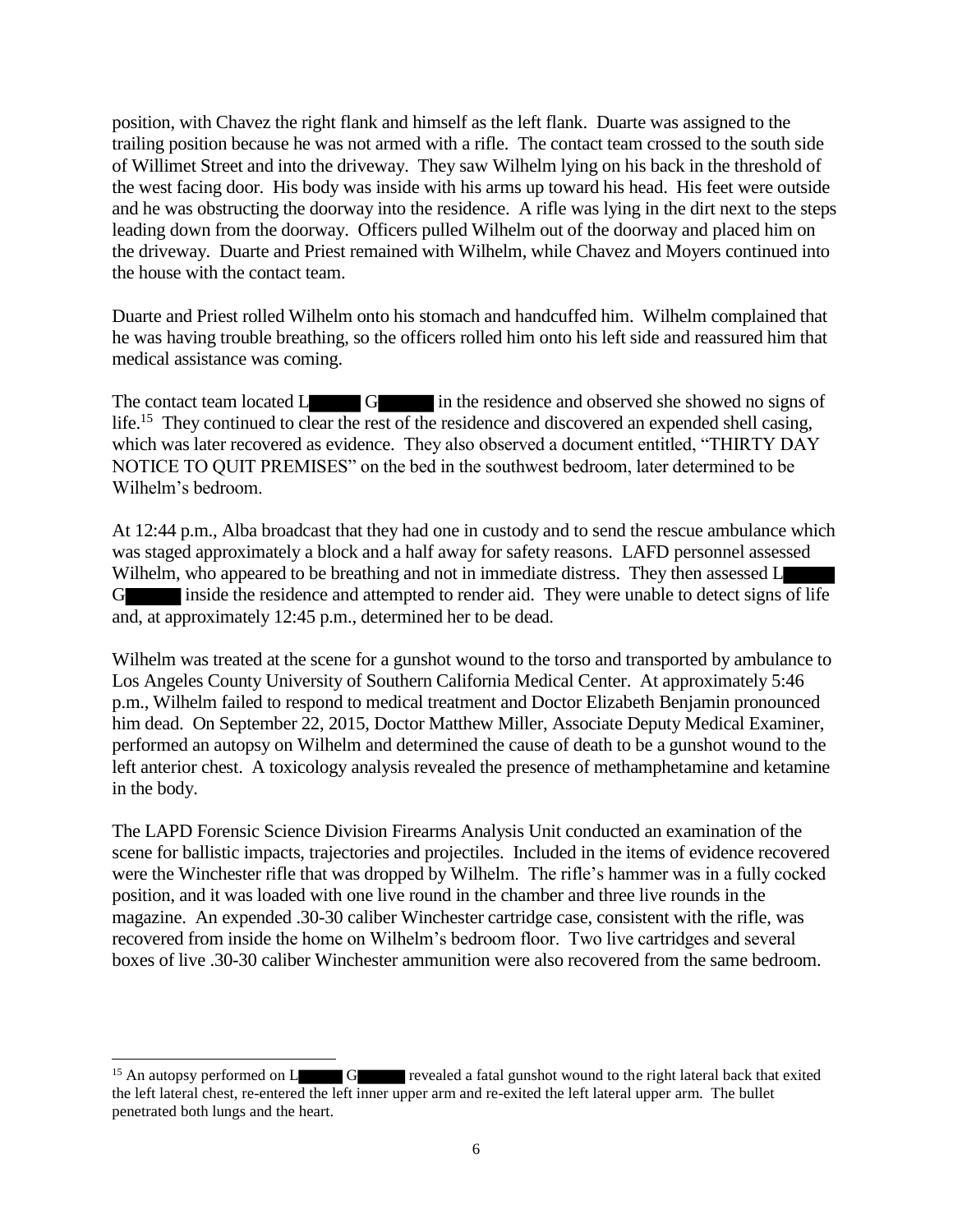One cartridge case identified as 5/56 NATO caliber, was recovered from the street near the corner of Willimet Street and La Clede Avenue. This cartridge case is consistent with the patrol rifle fired once by Officer Chavez.

#### Statement of Officer Juan Chavez

Unlike private citizens, public sector employees can be forced to submit to questioning regarding the performance of their official duties and, so long as they are not required to waive their privilege against self-incrimination, their refusal to submit to such questioning can result in administrative discipline including termination from public service. *Gardner v. Broderick* (1968) 392 U.S. 273, 278; *Uniformed Sanitation v. City of New York* (1968) 392 U.S. 280, 284- 285. Officer Chavez was interviewed by detectives from FID regarding his actions during this officer involved shooting. The LAPD orders officers who are involved in an officer involved shooting incident to submit to questioning concerning the performance of their official duties, and ordered Chavez to do so in the present case.

Chavez, like any individual, possesses a right under the Fifth Amendment of the United States Constitution to be free from being compelled to give testimony against himself. *Uniformed Sanitation v. City of New York, supra, at 284-285.* Because the LAPD ordered him to answer questions which might expose him to criminal liability, the LAPD compelled Chavez to participate in the interview. The effect of this legal compulsion is that Chavez' statements cannot be used against him in a criminal proceeding, nor can any material derived from the compelled interviews be used against him. *Garrity v. New Jersey* (1967) 385 U.S. 493, 496-497; *Spielbauer v. County of Santa Clara* (2009) 45 Cal. 4<sup>th</sup> 704, 715. Further, because these compelled statements are part of Chavez' police personnel file, the statements are confidential and may not be disclosed absent an evidentiary showing and court order. Penal Code section 832.7.



Officer Chavez was interviewed by FID detectives on September 16, 2015, at 8:07 p.m.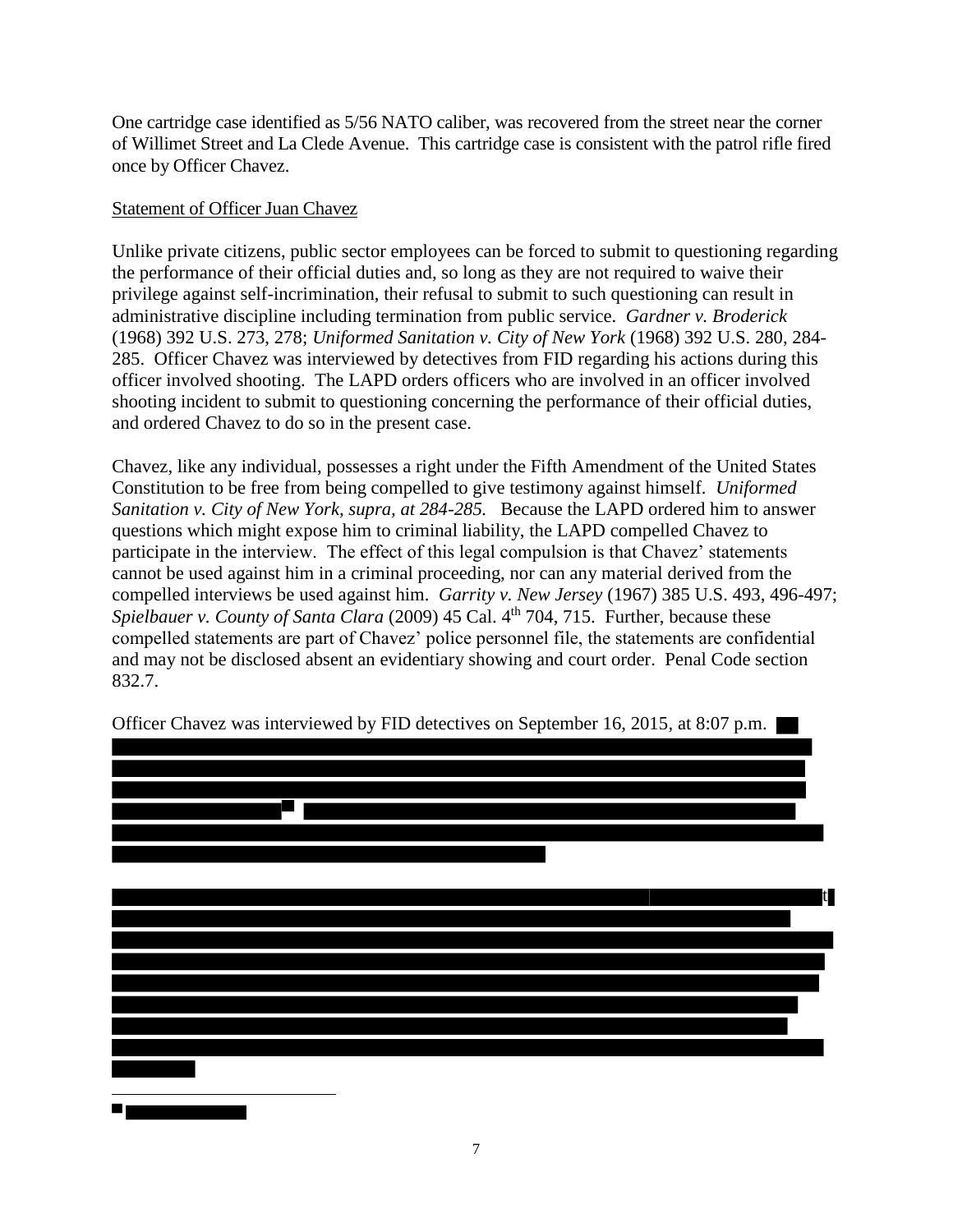#### Statement of R G

R had been eating with  $J \Box G$  and  $L$  . He got up to walk out of the house. As soon as he stepped out of the doorway, he heard a gunshot. He did not see L get shot. He then heard J yell, "He shot L ! Get out of here!" J ran out of the house, and they both crossed Willimet Street and walked west toward La Clede Avenue. R called 9-1-1. R stayed on the phone with 9-1-1 while watching Wilhelm come down the driveway with a rifle. R stated that Wilhelm had the barrel of the rifle pointed toward the ground. Wilhelm then walked back into the house.  $R$   $\blacksquare$  's view was partially obstructed because "there was a car in the way." R was concerned that Wilhelm "might go on a rampage and start picking us all off." R heard the shot fired by the officer. He told investigators that Wilhelm was holding the rifle in one hand and the rifle was pointed up toward the sky immediately prior to the officer involved shooting.<sup>17</sup>

#### Statement of J G

J and M G own the residence at Willimet Street. Their daughter L and grandson, Wilhelm, were living with them at the home. Wilhelm is the son of J 's other daughter  $L_{\bullet}$ , who does not live at the location. The rear house on the property is occupied by J<sup>3</sup> is third daughter, L<sup>3</sup>, and her son.<sup>18</sup> Wilhelm had lived in the house for the past three years and refused to pay rent.

J told investigators that Wilhelm was using "crystal meth" and was constantly threatening to kill him. Approximately fifteen minutes prior to the incident,  $J$  and M had placed an official

l <sup>17</sup> This is inconsistent with the observations of officers and Wilhelm's recorded statement to the EBO that he was coming out with the gun toward the officers.

 $18$  M  $\ldots$  , L and L  $\ldots$ 's son were not present during the incident.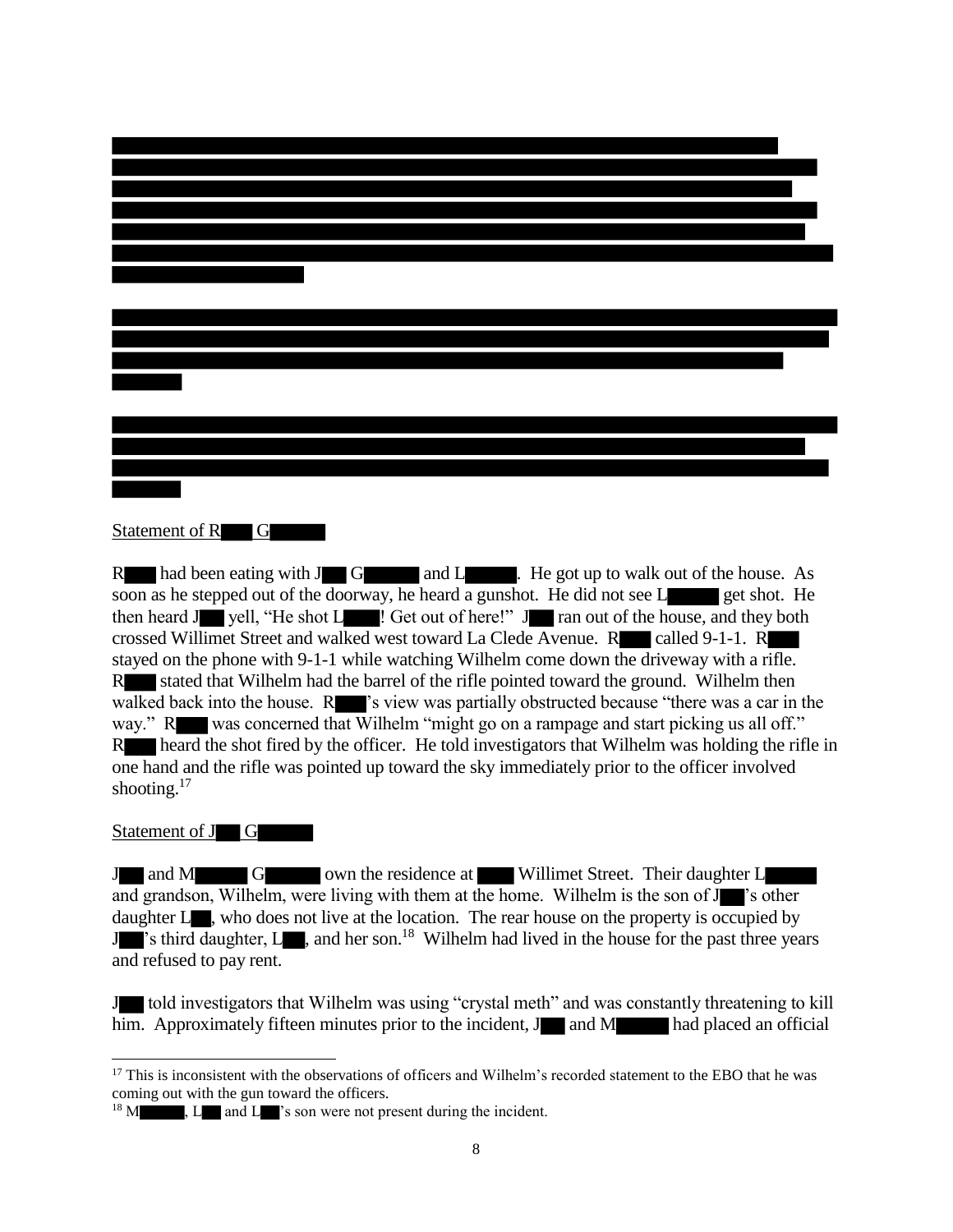eviction notice on Wilhelm's bedroom door while Wilhelm was in the bedroom. M had left the house. Immediately prior to the incident,  $J$ ,  $L$  and  $R$  G were in the kitchen. J was sharing a peach with  $L$  and  $R$  was eating a burrito.  $L$  was standing up and leaning on the counter looking at  $J$  and  $R$  . The three were approximately two to three feet from each other. Jump heard the sound of Wilhelm's bedroom door opening and heard Wilhelm walking to the bathroom that was in the back of the house. J heard a gunshot and saw L fall. He saw a lot of blood. J said, "the minute my daughter hit the ground, I told R , 'Let's get out of here. This guy's crazy.'" Both J and R walked across the street to the house belonging to R<sup>3</sup> s grandmother and then called the police.<sup>19</sup> J<sup>3</sup> told investigators that Wilhelm had threatened to kill L in the past.

#### Statement of V M

V M is a neighbor of J G and lives on Willimet Street. On September 16, 2015, at approximately 12:00 p.m., she was walking her dog by Willimet Street. She met L outside and they talked. L went back into the house and as M took a few steps away, she heard a gunshot. Wilhelm came out of the house and said, "I shoot [sic] her. I killed her." Wilhelm then "threw the big shotgun on the floor or the grass on the side." M stated that she then saw the grandfather come out of the house.<sup>20</sup> The grandfather asked her to call the police and said, "He shoot [sic] my wife."<sup>21</sup> M did not know what to do. She said her puppy was "shaking and shivering" and she called the police. She then saw J walking toward the back house where his other daughter, L<sub>3</sub>, lived. She stated, "They called me from the house. They said just come here. He can shoot you again.<sup> $22$ </sup> M took her puppy home and then came outside again. She saw the helicopter overhead and Wilhelm was "doing this to the helicopter, like 'Come! I'm here! Take me!"<sup>23</sup>

Officers arrived and called M to the corner of Alger Street and Willimet Street to ask her questions. Before she walked over to the corner, she heard two more shots coming from the house.<sup>24</sup> M did not see the officer involved shooting.

#### Statement of R A

l

R A is a family friend who was not present at the location during the incident. A told investigators that several days earlier, Wilhelm had offered to sell his rifle to  $A$  in order to get money "to get drunk and buy drugs." In the past, Wilhelm had told  $A$  that Lorraine was "evil" and "some shit's gonna happen soon."  $A$  stated that Wilhelm was a "ticking time bomb."  $A$ was aware of Wilhelm's use of drugs, specifically crack cocaine. In their conversations, A would try to diffuse Wilhelm by telling him, "Your Grandma does a lot for you," and Wilhelm

<sup>&</sup>lt;sup>19</sup> J G <sup>'</sup> statement was very disjointed and unclear. It appears that he did not witness the officer involved shooting.

<sup>&</sup>lt;sup>20</sup> This is inconsistent with the statements of J and R who stated that they walked out of the house before Wilhelm.

<sup>&</sup>lt;sup>21</sup> Wilhelm did not shoot M , who is  $J$  's wife.<br><sup>22</sup> It is unknown whom M was referring to as "

was referring to as "they."

 $^{23}$  M appears to describe Wilhelm beckoning to the airship to take him.

 $24$  This is inconsistent with the evidence that Wilhelm fired only one shot, and statements of officers and other civilian witnesses that only one shot was fired by police (Chavez).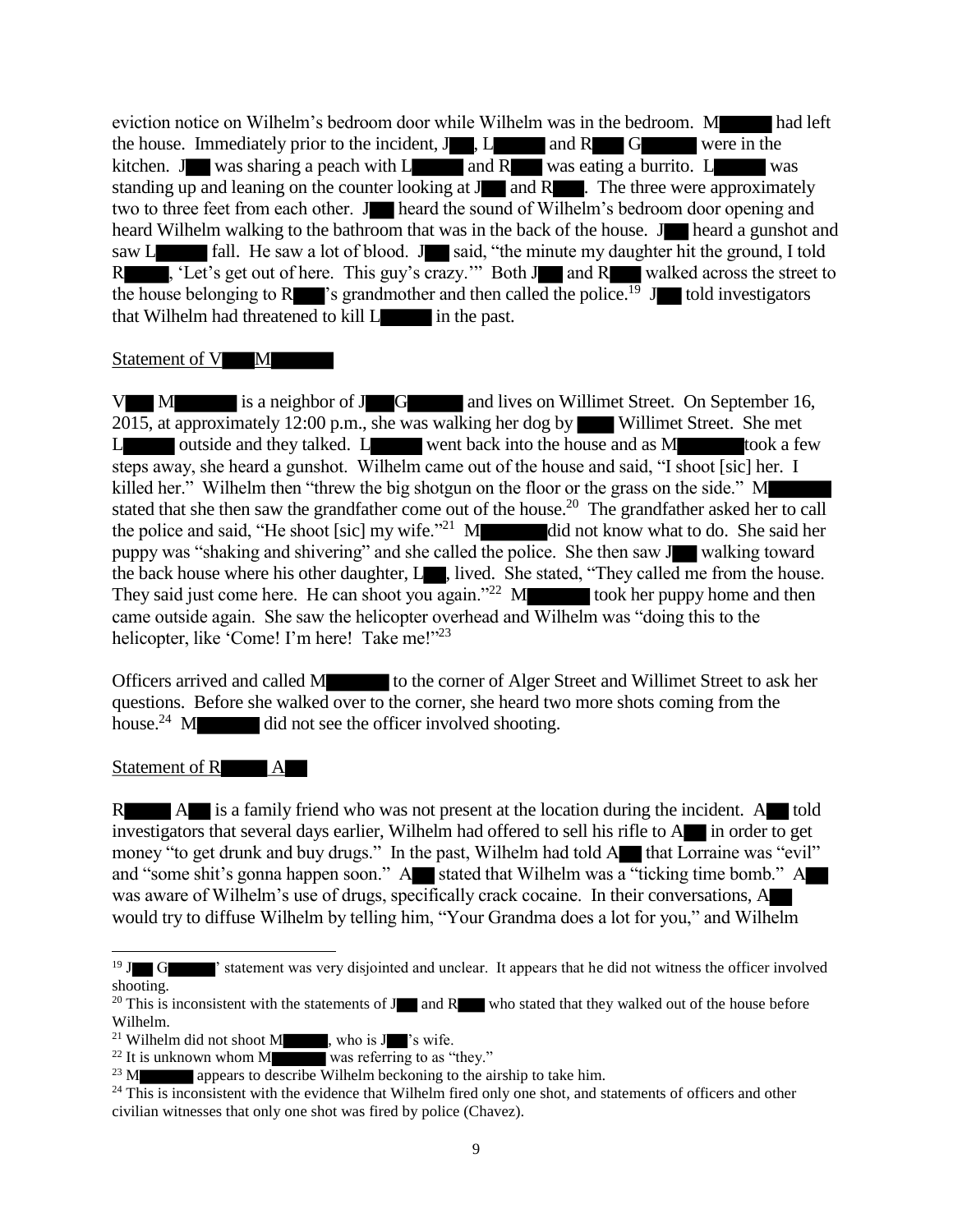would respond with, "Fuck them all. They don't deserve to live. They're not my family. Something's gonna happen." On one occasion, Wilhelm told A , "You want to join me? There's gonna be a shootout. They're all bitches. They're all whores." Wilhelm had told A in the past that he had a "shooting list." A was unaware of any specific psychiatric treatment that Wilhelm may have received in the past but mentioned a facility called "Didi Hirsch on Colorado."<sup>25</sup>

### **LEGAL ANALYSIS**

California law permits the use of deadly force in self-defense or in the defense of others if it reasonably appears to the person claiming the right of self-defense or the defense of others that he actually and reasonably believed that he or others were in imminent danger of great bodily injury or death. Penal Code § 197; *People v. Randle* (2005) 35 Cal.4<sup>th</sup> 987, 994 (overruled on another ground in *People v. Chun* (2009) 45 Cal.4th 1172, 1201); *People v. Humphrey* (1996) 13 Cal.4th 1073, 1082; *see also,* CALCRIM No. 505.

The right of self-defense is the same whether the danger is real or apparent. If a person acted from reasonable and honest convictions he cannot be held criminally responsible for a mistake in the actual extent of the danger, when other reasonable men would alike have been mistaken. *People v. Jackson* (1965) 233 Cal. App. 2d 639. In protecting himself or another, a person may use all force which he believes reasonably necessary and which would appear to a reasonable person, in the same or similar circumstances, to be necessary to prevent injury which appears to be imminent. See also, CALCRIM No. 3470.

The "reasonableness of a particular use of force must be judged from the perspective of a reasonable officer on the scene, rather than with the 20/20 vision of hindsight. The calculus of reasonableness must embody allowance for the fact that police are often forced to make split-second judgments – in circumstances that are tense, uncertain, and rapidly evolving – about the amount of force that is necessary in a particular situation." The reasonableness of the force used "requires careful attention to the facts and circumstances" of the particular incident. *Graham v. Connor* (1989) 490 U.S. 386, 396-397. "[T]hus, under *Graham*, we must avoid substituting our personal notions of proper police procedure for the instantaneous decision of the officer at the scene. We must never allow the theoretical, sanitized world of our imagination to replace the dangerous and complex world that policemen face every day. What constitutes "reasonable" action may seem quite different to someone facing a possible assailant than to someone analyzing the question at leisure." *Smith v. Freland* (6<sup>th</sup> Cir. 1992) 954 F, 2d 343, 347.

### **CONCLUSION**

The evidence examined in this investigation shows that Carlos Wilhelm posed a grave and immediate threat to the civilians out on the street as well as the officers who arrived at the scene. Chavez was aware that Wilhelm had already shot someone inside the house who may have been in need of immediate medical attention. The airship was communicating observations to officers on the ground that Wilhelm was walking around the outside of the property with a rifle. Wilhelm ignored repeated orders to drop the weapon communicated by the airship. Chavez, utilizing the

 $\overline{a}$  $25$  Didi Hirsch Mental Health Services is located in Glendale. It is unknown whether Wilhelm was formally diagnosed with or received treatment for mental illness.